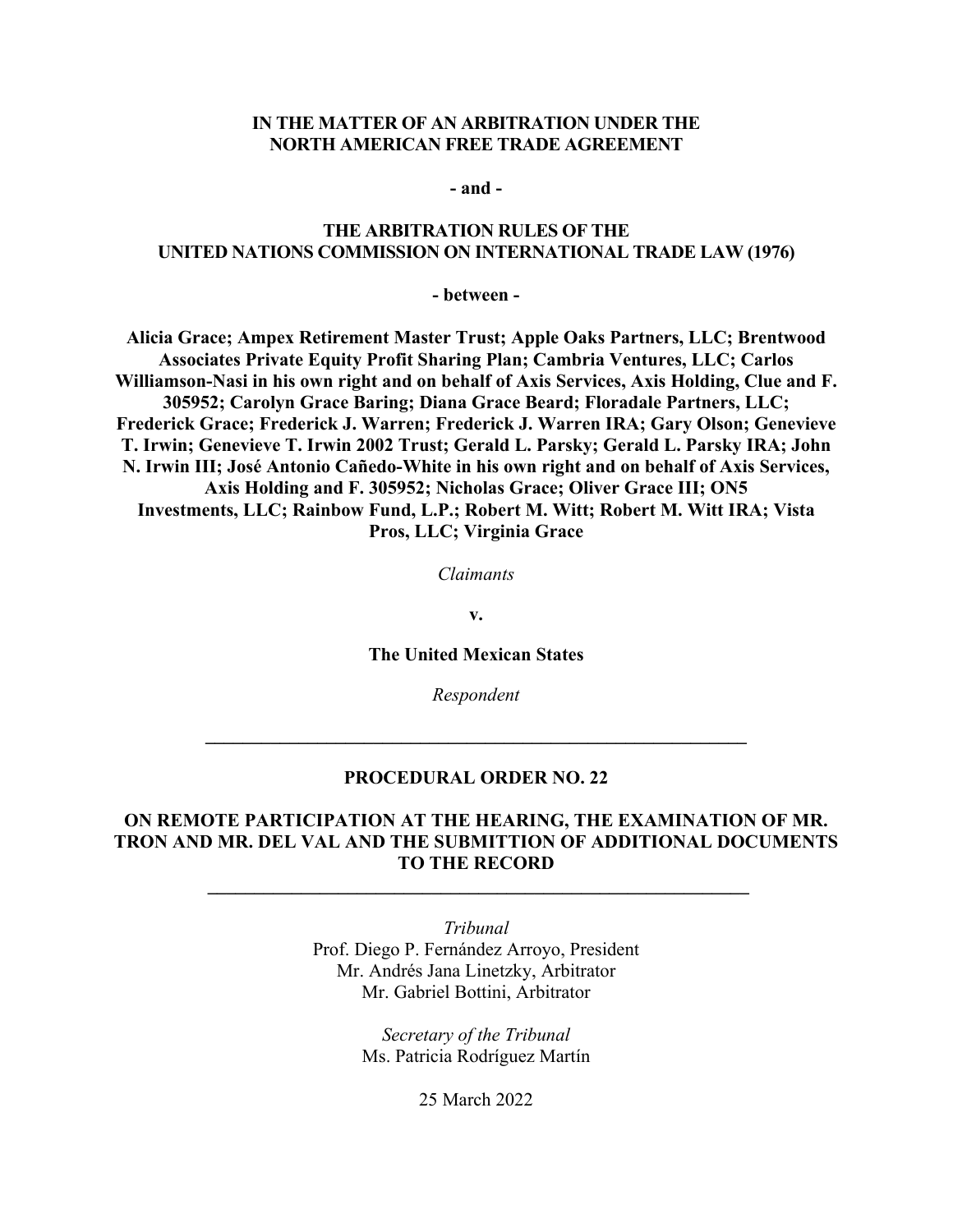## **I. Procedural Background**

- 1. On 8 March 2022, the Respondent wrote a letter to the Tribunal updating its list of witnesses to be called at the upcoming Hearing. Among others, the Respondent indicated that it no longer required the presence of Mr. Charles Duncan Weir and Mr. Manuel Elías Tron ("**Mr. Tron**") at the upcoming Hearing.
- 2. On 9 March 2022, the Tribunal invited the Claimants' comments on the Respondent's communication.
- 3. Also on 9 March 2022, the Respondent wrote a letter to the Tribunal further to Procedural Order No. 20, where the Respondent indicated the individuals that would have to connect remotely to the Hearing and informing the Tribunal of the reasons why they would not be able to attend in person.
- 4. On 10 March 2022, in response to the Tribunal's invitation, the Claimants informed the Tribunal that they would like to examine Mr. Tron at the Hearing. On the same date, the Claimants sent a letter to the Tribunal requesting:
	- i. leave from the Tribunal to submit into the record of the proceeding a number of additional factual exhibits and legal authorities, which according to the Respondent, would:
		- a. further demonstrate Claimant Carlos Williamson-Nasi's ownership and control of Clue, S.A. de C.V. ("**Clue**");
		- b. illustrate recent and ongoing corruption at Pemex and in Mexico;
		- c. support the Claimants' position that the NAFTA permits dual nationals to bring arbitral claims under the UNCITRAL Rules; and
	- ii. that the Tribunal order Respondent to produce Oro Negro's former Chief Legal Officer, Mr. Alonso Del Val Echeverría ("**Mr. Del Val**") at the upcoming Hearing for cross-examination. Although Mr. Del Val is not a witness in this case, the Claimants argue that they should be allowed to cross-examine Mr. Del Val because the Respondent has submitted as exhibits and relied on Mr. Del Val's written and oral testimony provided in connection with an arrest warrant in México.
- 5. On 11 March 2022, the Tribunal invited the Respondent to comment on the Claimants' request by 18 March 2022.
- 6. On that same date, the Parties and the Tribunal held a pre-hearing meeting to discuss outstanding logistical, administrative and procedural matters related to the Hearing. During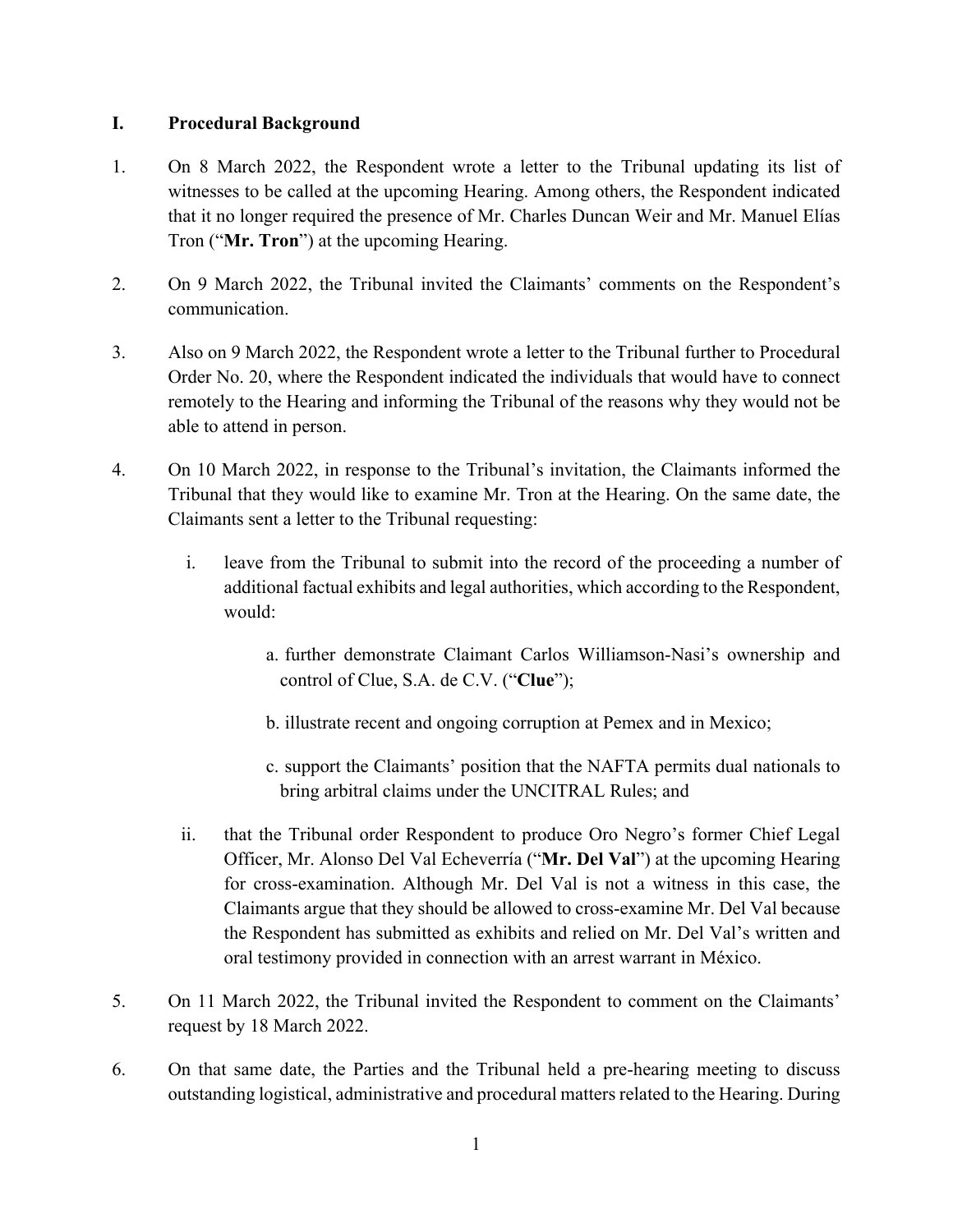the pre-hearing call, the Claimants confirmed that they wished to call Mr. Tron to the Hearing and deferred to the Tribunal regarding whether it would like to examine Mr. Weir. The Parties also briefly discussed the Claimants' request of 10 March 2022.

7. On 18 March 2022, the Respondent filed its written response to the Claimants' Request. In summary, the Respondent argued that the Claimants' request to submit new documents related to Mr. Williamson's Nasi's ownership of Clue is an attempt to submit a new round of submissions, when they could have responded to the Respondent's arguments in their Reply. As to the other two categories of documents requested by the Claimants, the Respondent argued that there are no exceptional circumstances that would justify authorizing the Claimants to submit them at this stage of the proceeding. Finally, the Respondent also objected to the examination of Mr. Del Val because according to the Respondent, Mr. Del Val does not participate in the proceedings (he is not a witness in this case) nor does the Respondent exercise any control over him.

# **II. The Tribunal's Analysis**

# **a. Remote participation by some of the Respondent's legal counsel team and witness**

8. The Tribunal takes note of the Respondent's expressed desire for several individuals to participate remotely in the Hearing. The Tribunal finds that a decision on remote participation is best made closer to the dates of the Hearing, in order to afford all concerned individuals an additional opportunity to make, where possible, the necessary arrangements to attend in person. The Parties are accordingly invited to inform the Tribunal **by 8 April 2022** of the identity of all individuals seeking to attend the Hearing remotely. Each request shall indicate, for each individual, the concrete reasons of the impediment justifying the need of a remote participation.

# **b. Mr. Tron's examination at the Hearing**

9. The Tribunal takes note of the Claimant's expressed desire to examine Mr. Tron at the Hearing. The Tribunal understands that while it has not formally been presented with a request, the Claimant's expressed desire nevertheless calls for a decision. The Tribunal recalls that pursuant to Section 20.2 of Procedural Order No. 1, each party may, subject to the Tribunal's approval, call to testify any of its own witnesses. In the present case, the Tribunal has not been provided with sufficient elements to justify the need for Mr. Tron to be examined at the Hearing.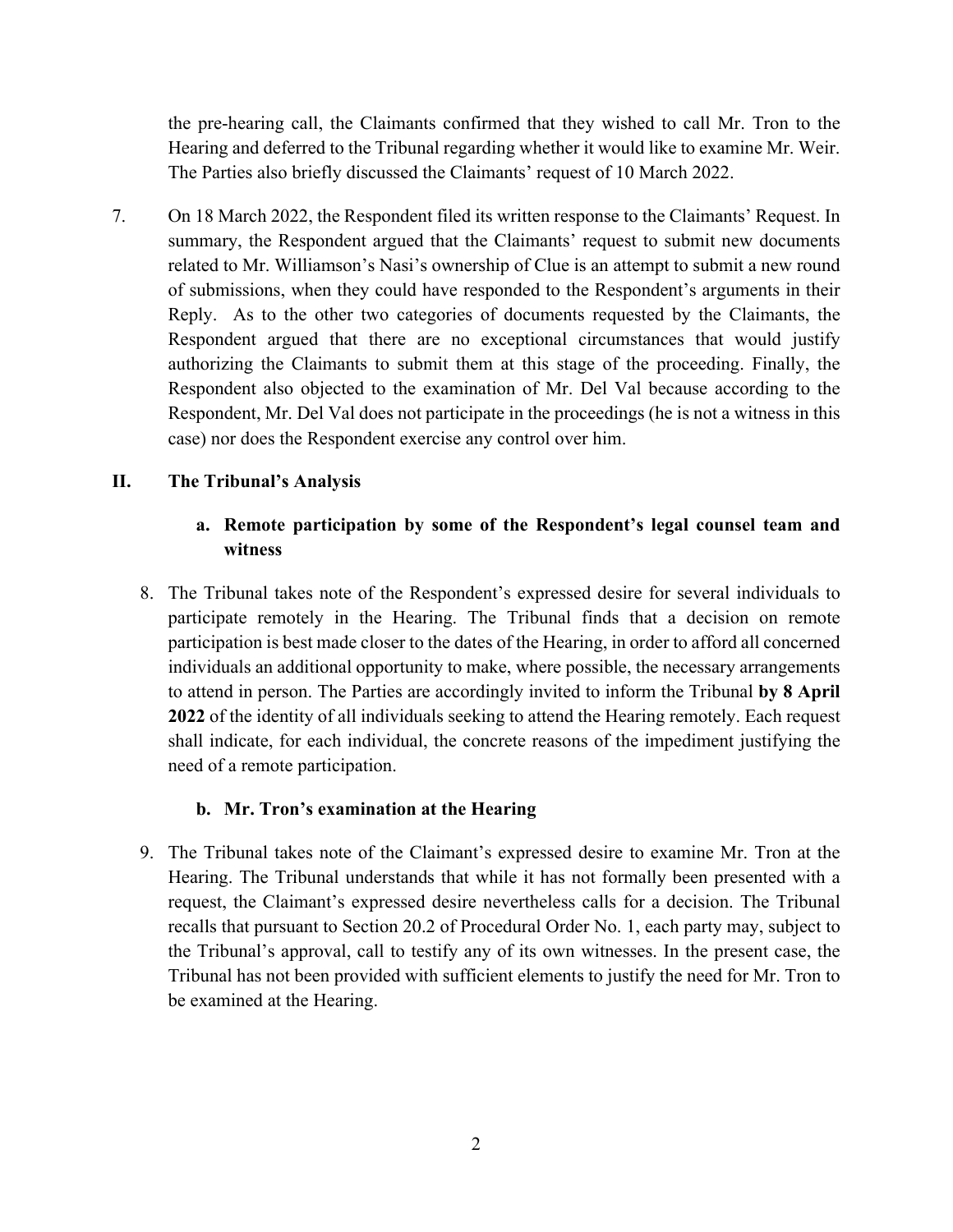### **c. Claimants' request to order the examination of Mr. Del Val's at the Hearing**

- 10. The Tribunal turns to the Claimants' request that the Respondent be ordered to produce at the upcoming Hearing for cross-examination Oro Negro's former Chief Legal Officer, Mr. Del Val. The Tribunal takes note of the Parties' divergent characterization of the testimony of Mr. Del Val and the Claimants' assertion that the testimony has a functional equivalent of a witness statement. Claimants argue that they should have the opportunity to crossexamine Mr. Del Val "to test his evidence, including to test whether this is evidence that he freely gave without duress by [the Respondent]", and to otherwise "assess his credibility on these issues."
- 11. The Tribunal rejects the Claimants' request as the testimony in question is not formally a witness statement. The Tribunal takes note of the Claimants' emphasis that Respondent did not submit a written affidavit from Mr. Del Val "likely as a tactical decision to attempt" to preclude them from challenging this statement. It is, however, not for the Tribunal to appreciate any Party's "tactical decisions" and to derogate from the established procedural framework. The Tribunal will evidently assess on a case-by-case basis the probative value and credibility of any type of document properly referred to by any of the Parties throughout the course of the proceedings.

## **d. Claimants' request to submit additional documents into the record**

- 12. From the outset, the Tribunal recalls that it has already accepted the additional submission of evidence into the record. Such possibility exists pursuant to § 18.3 of Procedural Order No. 1 "in exceptional circumstances with leave from the Tribunal, to be granted upon a showing of good cause*.*" The question again is whether the Claimants' request meets the high threshold established in Procedural Order No. 1. The Tribunal must in this regard distinguish the three types of documents referred to by the Claimants.
- 13. Firstly, as concerns documents related to Mr. Williamson's ownership and control of Clue, the Tribunal notes the Claimants' emphasis on a mistake in the Respondent's Reply and that, in its view, the documents are "relevant and material to correcting Respondent's inaccuracies and misrepresentations." While the Tribunal recalls that it can certainly not allow what would amount to a new round of submissions, in the present exceptional circumstances of the unfortunate recent passing of Mr. Williamson and where the latter's standing to bring a claim is challenged, the Claimants' request satisfies the requirements of § 18.3 of Procedural Order No. 1.
- 14. Secondly, as concerns the news articles and investigative reports relating to "the widespread corruption in México and particularly within Pemex" and which, according to Claimants, have become available only since the filing of the Reply and were not available before, the Tribunal recalls firstly that as the guardian of transnational public policy, it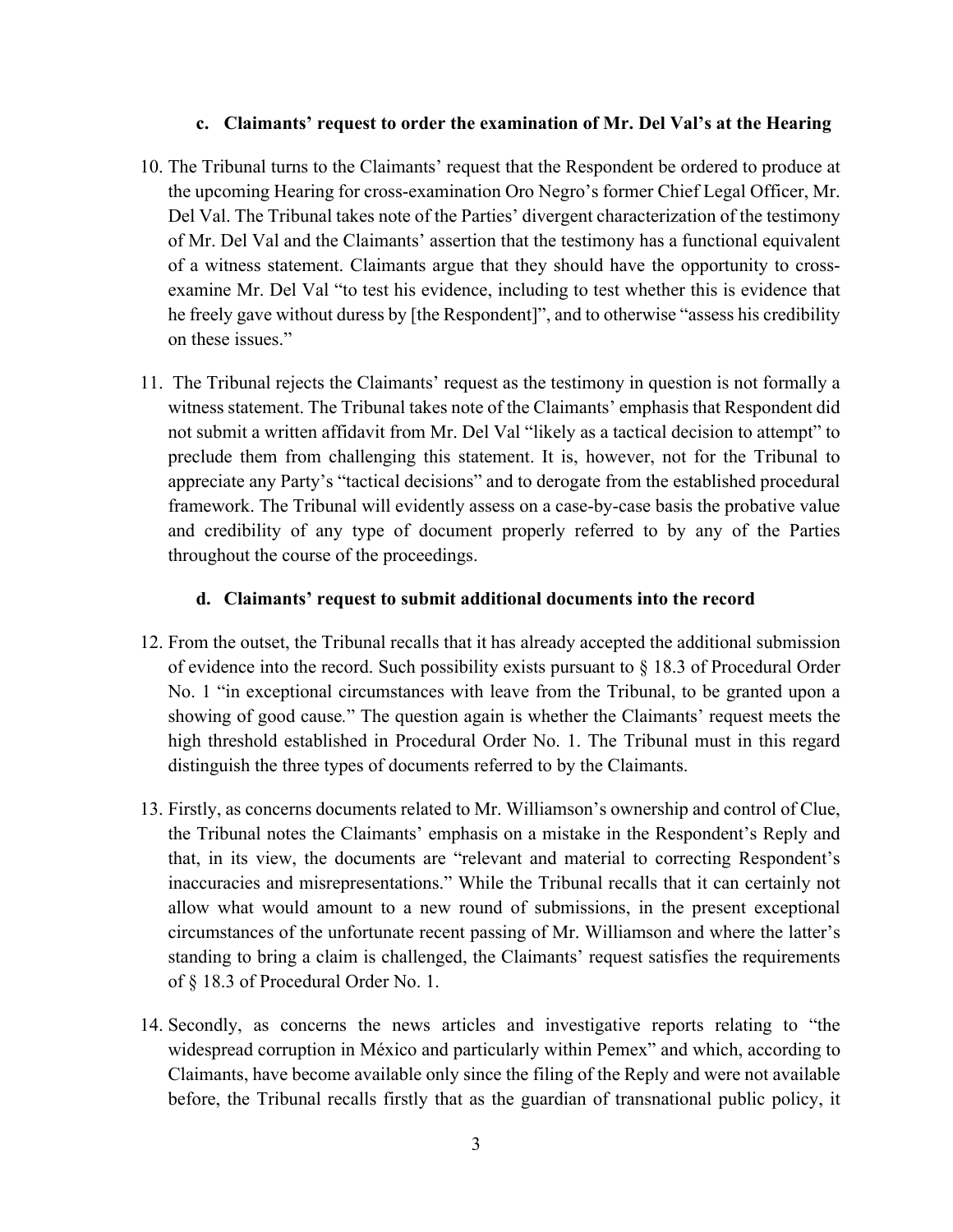certainly aims to remain particularly attentive to matters of corruption, at all times of the proceedings. The Tribunal takes note that the Respondent calls into doubt the probative value of these articles and reports to "prove" the existence of corruption and emphasize the late request by the Claimants, which effectively makes it impossible to prepare any reasonable response prior to the hearing.

- 15. The Tribunal understands that, as presented by the Claimants, the items (i) listed in the Claimants' letter dated 10 March 2022 specifically relate to Mr. Treviño, while the other items (ii) and (iii) are more generally related to descriptions of a "corruption scheme" in Mexico, and *inter alia* within Pemex. At this stage of the proceedings, the Tribunal finds that only the items (i), i.e. "news articles by the Mexican and international press, including, Reforma, el Financiero, El País, Bloomberg, Infobae, and Forbes regarding the arrest order and Interpol's red notice against Mr. Treviño" may exceptionally be submitted into the record.
- 16. Thirdly, as concerns the recent legal authorities that were not available at the time of the filing of their Reply and that, in Claimants view, are relevant to Claimants' position that the NAFTA permits dual nationals to bring arbitral claims under the UNCITRAL Rules against one of the states of their nationality and does not require dual nationals to be dominant and effective nationals of the other state of their nationality, the Tribunal finds that the Claimants have not established the existence of exceptional circumstances which could justify the submission into the record of the six legal authorities listed in the Claimants' letter dated 10 March 2022.

# **III. Order**

17. The Tribunal accordingly:

- i. invites the Parties to inform it **by 8 April 2022** of the identity of all participants which request to attend the Hearing remotely. The requests shall indicate, for each participant, the reasons for the need of such remote participation;
- ii. rejects the Claimant's request to allow the examination of Mr. Tron at the Hearing;
- iii. rejects the Claimants' request to order the Respondent to produce Mr. Del Val at the upcoming Hearing for cross examination; and
- iv. grants the Claimants leave to submit the following factual exhibits and legal authorities into the record of this proceeding:
	- a. additional evidence concerning Mr. Williamson's ownership and control of Clue, including audited financial statements of Clue and stock certificates of Clue; and